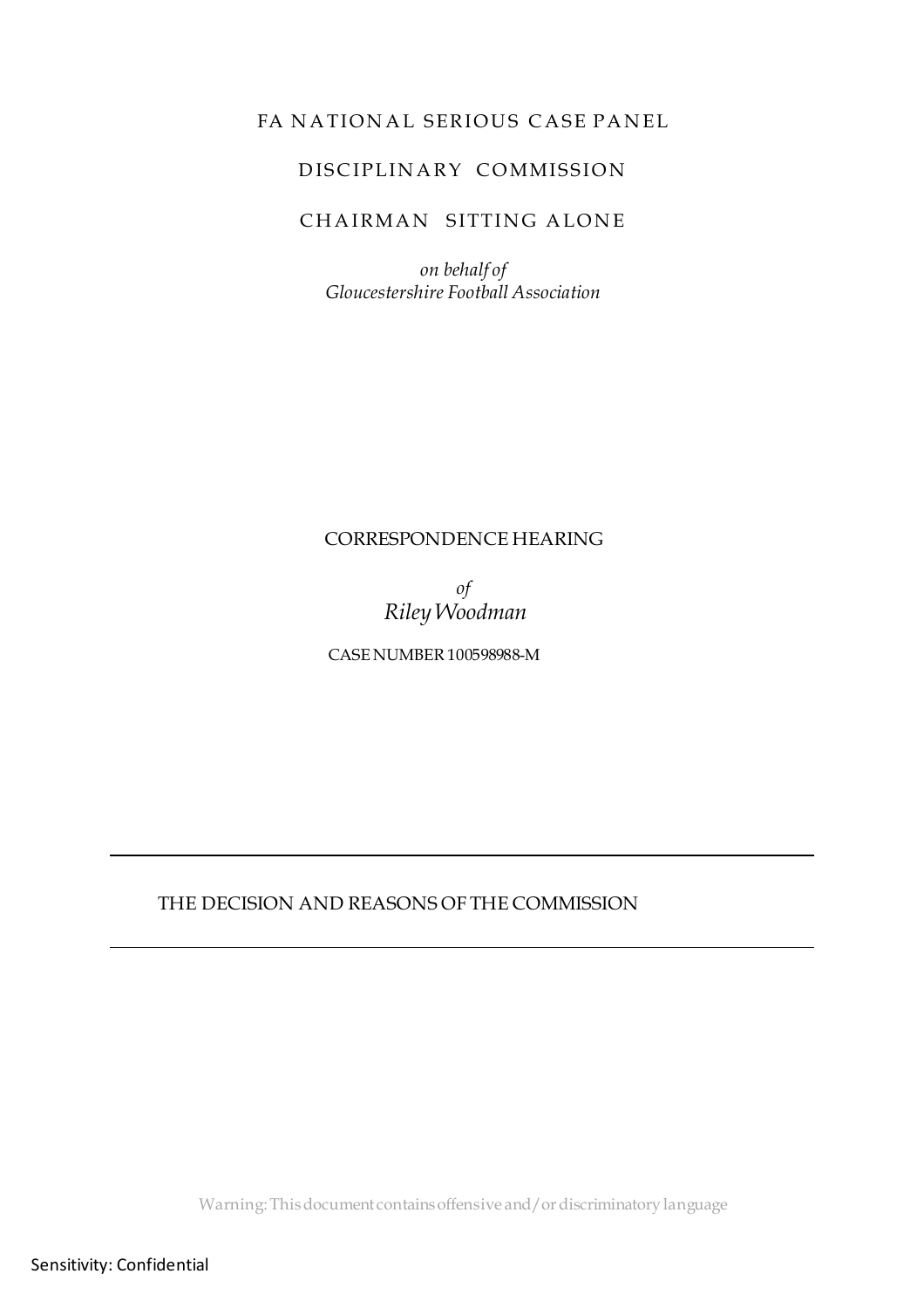| Content |                                                                                                                                                                                                                                      | Page Paragraphs |
|---------|--------------------------------------------------------------------------------------------------------------------------------------------------------------------------------------------------------------------------------------|-----------------|
|         | 1. Introduction $1-3$                                                                                                                                                                                                                |                 |
| 2.      | The Charge <u>2008 and 2008 and 2008 and 2008 and 2008 and 2008 and 2008 and 2008 and 2008 and 2008 and 2008 and 2008 and 2008 and 2008 and 2008 and 2008 and 2008 and 2008 and 2008 and 2008 and 2008 and 2008 and 2008 and 200</u> |                 |
| 3.      | The Reply <b>22 and 24</b> and 22 and 22 and 22 and 22 and 22 and 22 and 22 and 22 and 22 and 22 and 22 and 22 and 22 and 22 and 22 and 22 and 22 and 22 and 22 and 22 and 22 and 22 and 22 and 22 and 22 and 22 and 22 and 22 and   |                 |
| 4.      |                                                                                                                                                                                                                                      |                 |
| 5.      | The Hearing & Evidence 2008 and 2008 and 2010 and 2010 and 2010 and 2010 and 2010 and 2010 and 2010 and 2010 and 2010 and 2010 and 2010 and 2010 and 2010 and 2010 and 2010 and 2010 and 2010 and 2010 and 2010 and 2010 and 2       |                 |
|         | 7. The Findings & Decision <b>Election</b> 27                                                                                                                                                                                        |                 |
|         |                                                                                                                                                                                                                                      |                 |
| 9.      | Mitigation 29                                                                                                                                                                                                                        |                 |
|         |                                                                                                                                                                                                                                      |                 |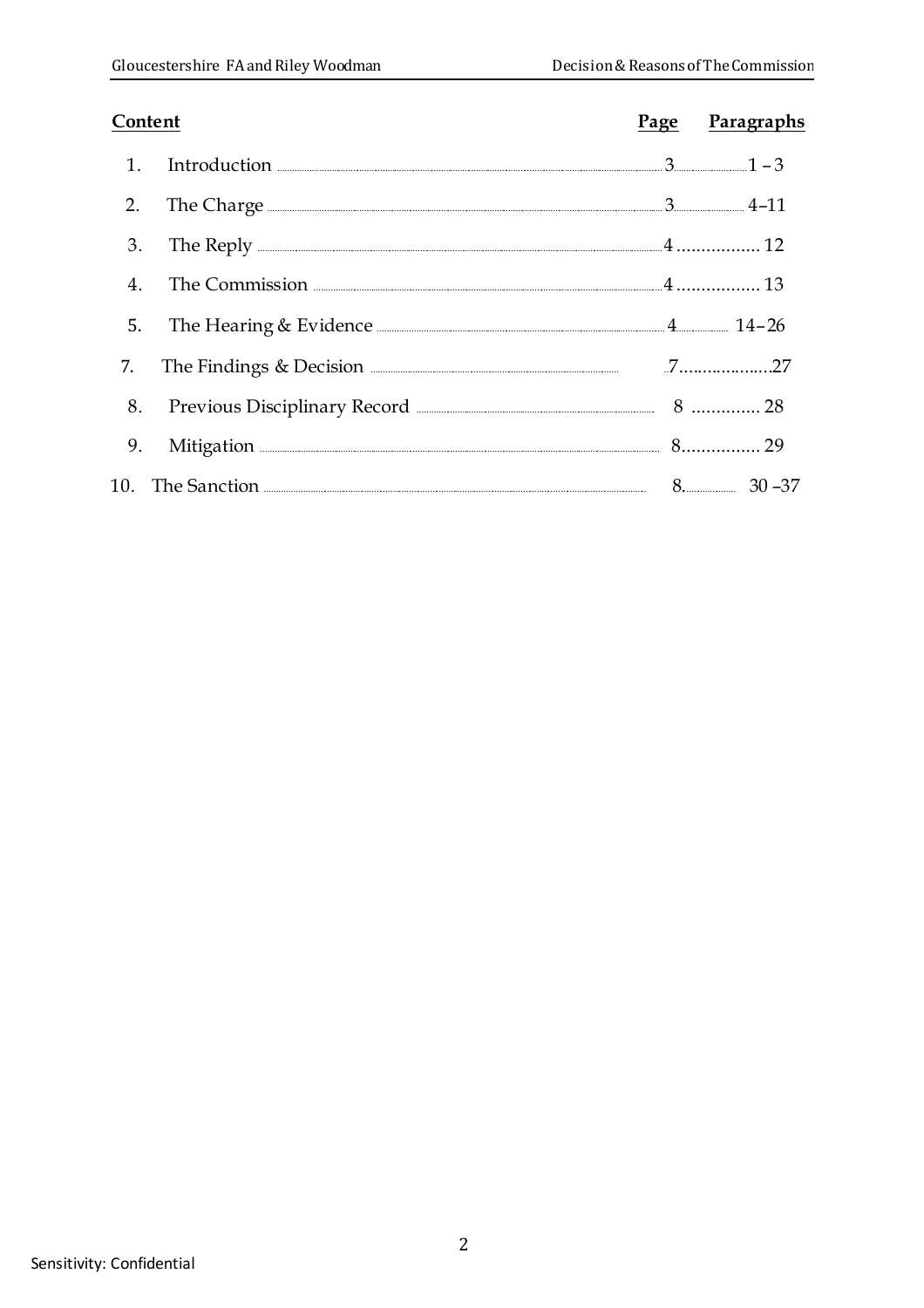## **Introduction**

- 1. On 6 th November 2021, Riley Woodman (the player) played for Andoversford FC against Abbeymead Rovers First, in a Gloucestershire Northern Senior League division 1 fixture.
- 2. The Match Official, Mr Mark Perry-Smith, submitted a report concerning conduct of RileyWoodman .
- 3. Gloucestershire Football Association investigated the reported incidents.

# **The Charge**

- 4. On 17 th November, 2021, Gloucestershire FA charged Riley Woodman with breach of FA Rule E3.
- 5. Charge One is Improper conduct Assault or attempted assault against a Match **Official**
- 6. Alternative Charge One is -Improper conduct against a Match Official (including physical contact or attempted physical contact and threatening and / or abusive language /behaviour
- 7. The relevant section of FA Rule E3 ( page 124) states :
	- *"E3.1 A Participant shall at all times act in the best interest of the game and shall not act in any manner which is improper or brings the gameinto disrepute or use any one, or a combination of, violent conduct, serious foul play, threatening, abusive, indecent or insulting words or behaviour.*
- 8. The *Assault or attempted assault* under *Offences against Match Officials* in the Disciplinary Regulations (page 195) states :
	- *"96.3 Assault or attempted assault: acting in a manner which causes or attempts to cause injury to the Match Official (whether or not it does in fact cause injury), examples include, but are not limited to, causing and/or attempting to cause injury by spitting (whether it connects or not), causing and/or attempting to cause injury by striking, or attempting to strike, kicking or attempting to kick, butting or attempting to butt, barging or attempting to barge, kicking or throwing any item directly at the Match Official.*"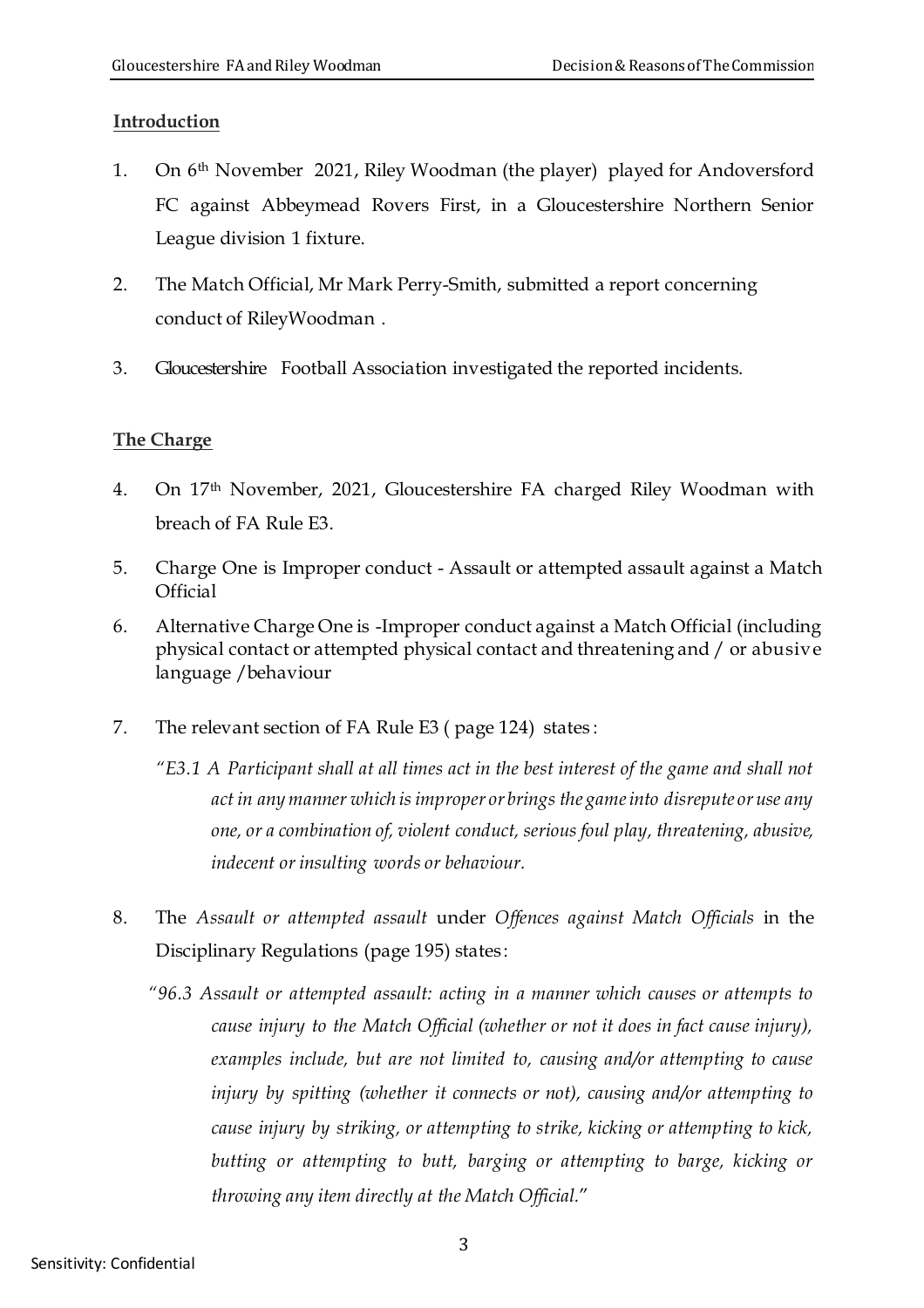- 9. The *Physical contact or attempted physical contact* under *Offences against Match Officials* in the Disciplinary Regulations (page 195) states :
- "96.*2 Physical contact or attempted physical contact : physical actions (or attempted actions) that are unlikely to cause injury to the Match Official but are nevertheless confrontational, examples include , but are not limited to: pushing the Match Official or pulling the Match Official (or their clothing and equipment)"*
- 10. Gloucestershire FA included with the charge letter the evidence that it intended to rely on in this case.
- 11. The club was required to respond to its charge by  $24^{\text{th}}$  November 2021.

### **The Reply**

12. Riley Woodman has denied the charge.

### **The Commission**

13. The Football Association ("The FA") appointed me, Christine Harrop-Griffiths, as a Chairman member of National Serious Case Panel, to this Discipline Commission as the Chairman Sitting Alone to adjudicate in these cases.

## **The Hearing & Evidence**

- 14. I adjudicated this case on  $5<sup>th</sup>$  December 2021 as a Correspondence Hearing (the "Hearing").
- 15. I had received and read the bundle of documents prior to the Hearing.
- 16. The following is a summary of the principal submissions provided to me. It does not purport to contain reference to all the points made, however the absence in these reasons of any particular point, or submission, should not imply that I did not take such point, or submission, into consideration when I determined the matter. For the avoidance of doubt, I have carefully considered all the evidence and materials furnished with regard to these cases.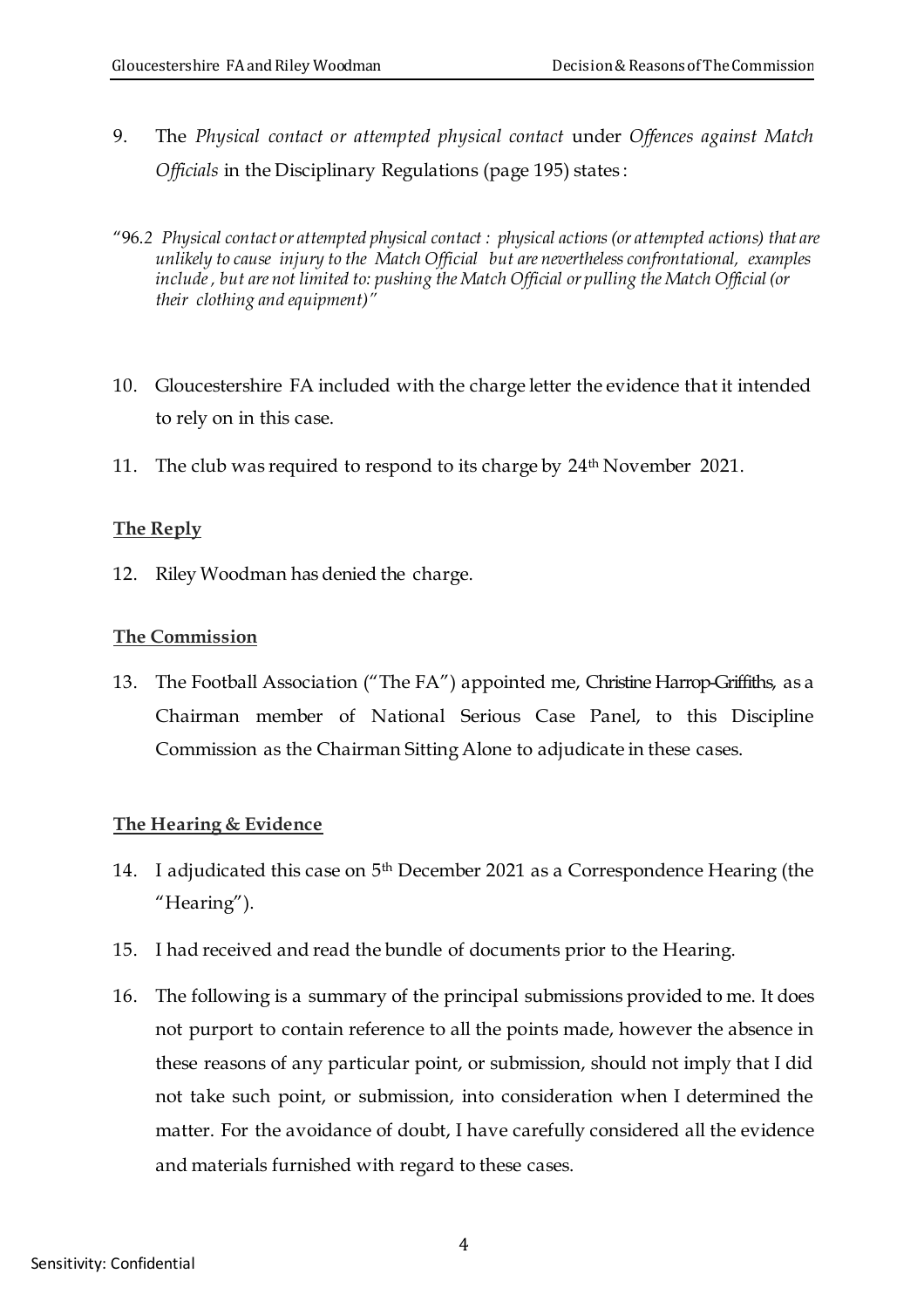- 17. With the FA's standard procedures, the case was designated as "*Deny – Correspondence Hearing*".
- 18. The following evidence was provided in the case bundle.

### 19. The Match Referee, Mr Mark Perry-Smith, submitted a Witness Statement, undated, in which he stated that:

"*Whilst refereeing the above football match I had reason to stop the game and speak to a player from Andoversford FC number 14 Ri ley Woodman.During the stoppage I asked him* to remove a nosepiercing and before Ihad a chance to speak to him about the foul for which the *game was stopped he stated to me the following*

'Who the Fuck do you think your speaking to ? Eh? You r a fucking cunt. Who the fuck do *you think your Speaking to? I will Fucking drop you in a second" at th is point he was nose to nose with myself and then headbutted me.The other players on the pitch then Intervened and removed him from the immediate area and I restarted when I made sure that he was nowhere at all in the area."*

#### 20. A subsequent submission from Mr Perry-Smith added more comments, the pertinent sections of which are:

"*I had a throbbing headache which did not go away for the rest of the day…my details are I the handbook so there was nothing preventing anyone else from giving me more grief… I took the precaution of loading a voice call recorder on my phone, just in case"*

### 21. Mr Riley Woodman submitted a statement in his defence:

"*The allegations put forward against myself,Riley Woodman, are disturbing and a referee with the experience of himself should understand the consequences that accusations put forward lead to. Although I could write a lot on the decisions and judgements by the ref this game is rather focus it*

*just on the personal incident with myself. Whilst I strongly agree that the respect for referees is a battle which grass roots football should always be looking to support, I also think there is a certain amount of respect thatshould be given in the defence of a player. This a game refereed and played by working class people, and sometimes I feelthe attitude given by referees shows how values and empat hy of the game and who playsit have gone. The game which was played had 3 red cards in which costs the players and teams a lot of money, for things which could have been avoided with a better attitude, understanding and emotion.*

*The incident with myself was a very short exchange of words, after already been yellow carded for my tackle I had gone into a header with a player with my eyes on him rather than the ball, which looking back on it I can understand the decision can be seen as a foul. The ref called me over in which a kept a distance of 2 metres which I felt was comfortable in order to have a conversation he then continued to get closer in which I informed him that I don't want him to come to close in distance with a business trip I was embarking on, on the Monday.*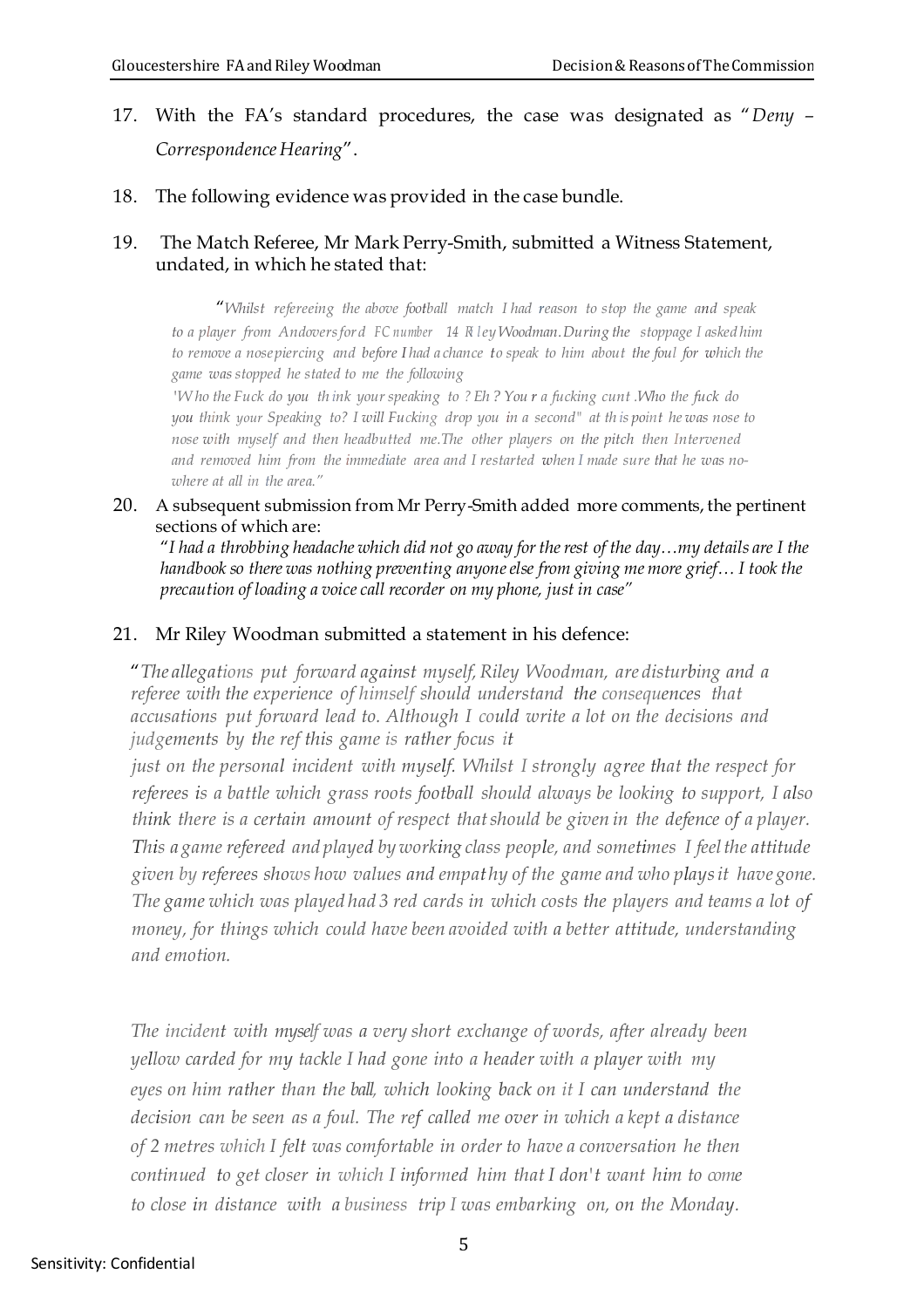*Frustratingly the ref bent down and told me to " take my fucking nose ringout''. Which I then said "I don't expect to be spoken to like that'', I called the ref a "Cunt" and said "who does he think he is speaking to". This language*  which is something I look back in embarrassment with. I did not threaten him in *any way. He sent me off with a straight red card to my anger I again swore at the ref on his poor decision making and lack of empathy towards players after previous sending offs earlier in the game. We came within 3-4 yards of each other but at no point was there any physical contact or violence involved in the situation"*

# 22. Phil Hendy, Club Secretary,Andoversford FC provided a witness statement (undated):

*" I was the club linesman on the day that the incident with Riley Woodman took place.*

*I could see that thereferee gave a foul against Riley in my half and I was about 25 yards away. In my opinion I thought it probably was a foul.*

*As I could see Riley disagree with the decision and an exchange of words taking place. I couldn't hear what was being said but it looked quite heated. I then saw the referee produce the red card, which I assumed was a second yellow {I even noted it on the matchday app as that).*

*There was definitely not any contact between the two individuals. I should also add that Riley walked off the pitch when the red was shown and was not escorted away by anyone.*

*I was then very surprised to be told after the game that it was a straight red. I was even more surpr ised to rece ive the GNSL minutes and FA report stating that police were involved and an assault had taken place."*

## 23. Mr Hendy approached the opposition team manager, Matthew Robinson, to ask him to gather the view of his players on the alleged incident.

24. In the request to Mr Robinson, Mr Hendy made the following statement:

" *The players and club witnesses are all agreed that he threatened the referee and indeed leaned in towards the referee, however no one saw any actual contact*"

#### 25. The response from Mr Robinson reads as follows:

From asking in the question in the group chat, my players believe this happened;<br>The player in question and the referee "came together" via their foreheads. Both the player and the referee steppe into this altercation (To make this perfectly clear, both the referee and the player made an effort to come together). However, at no time, in the opinion of my players, was their an headbutt or any sort of action that can be interpreted as an headbutt take place.

To be perfectly clear, they believe that your player DID NOT "throw" an headbutt or behave in a way that could interpreted as an headbutt towards the official, or towards anyone else.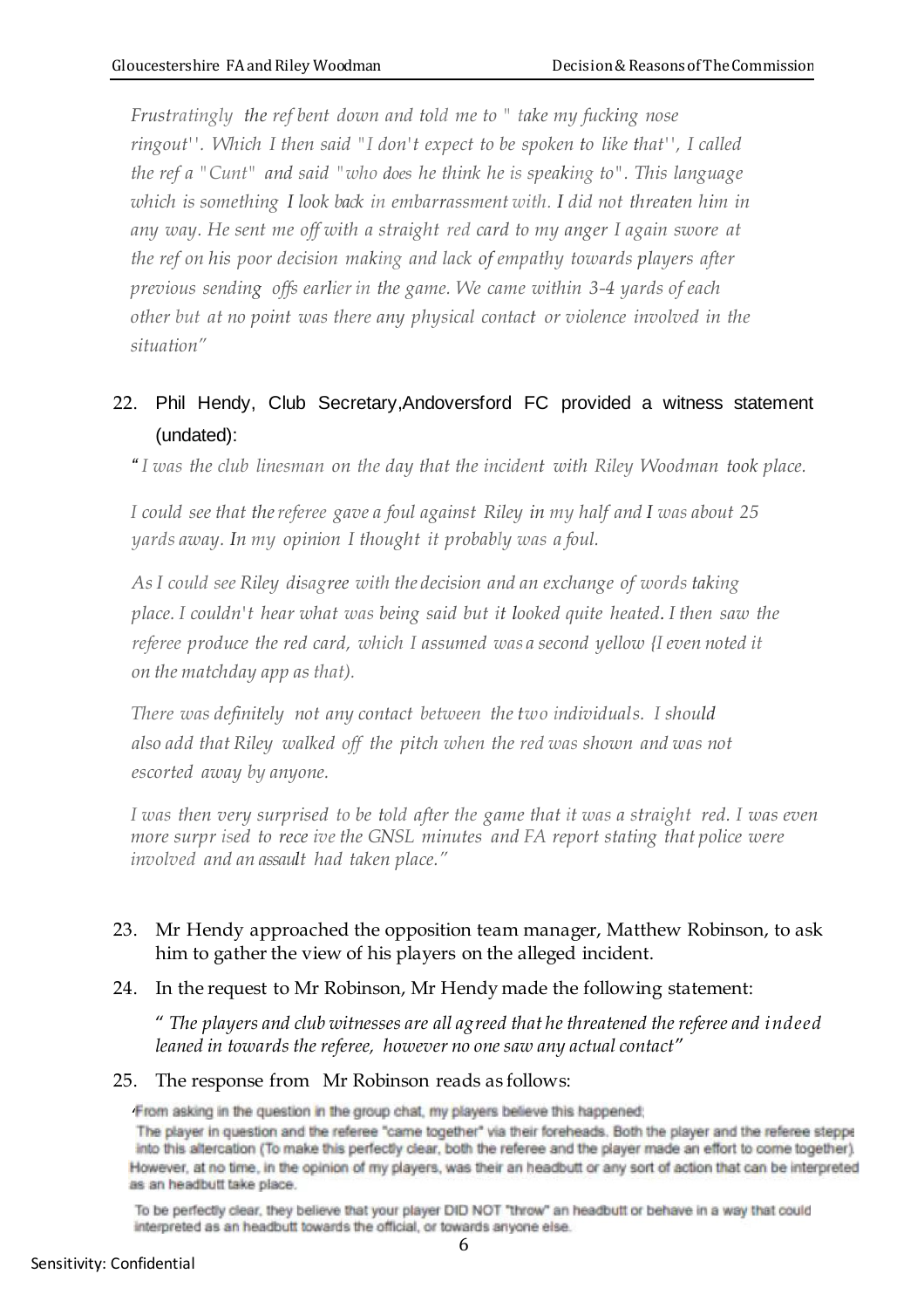26. That concluded relevant evidence in this case.

## **The Findings & Decision**

27. The player charged has denied the charge and provided a statement as shown in paragraph 21 but there is no evidence in mitigation.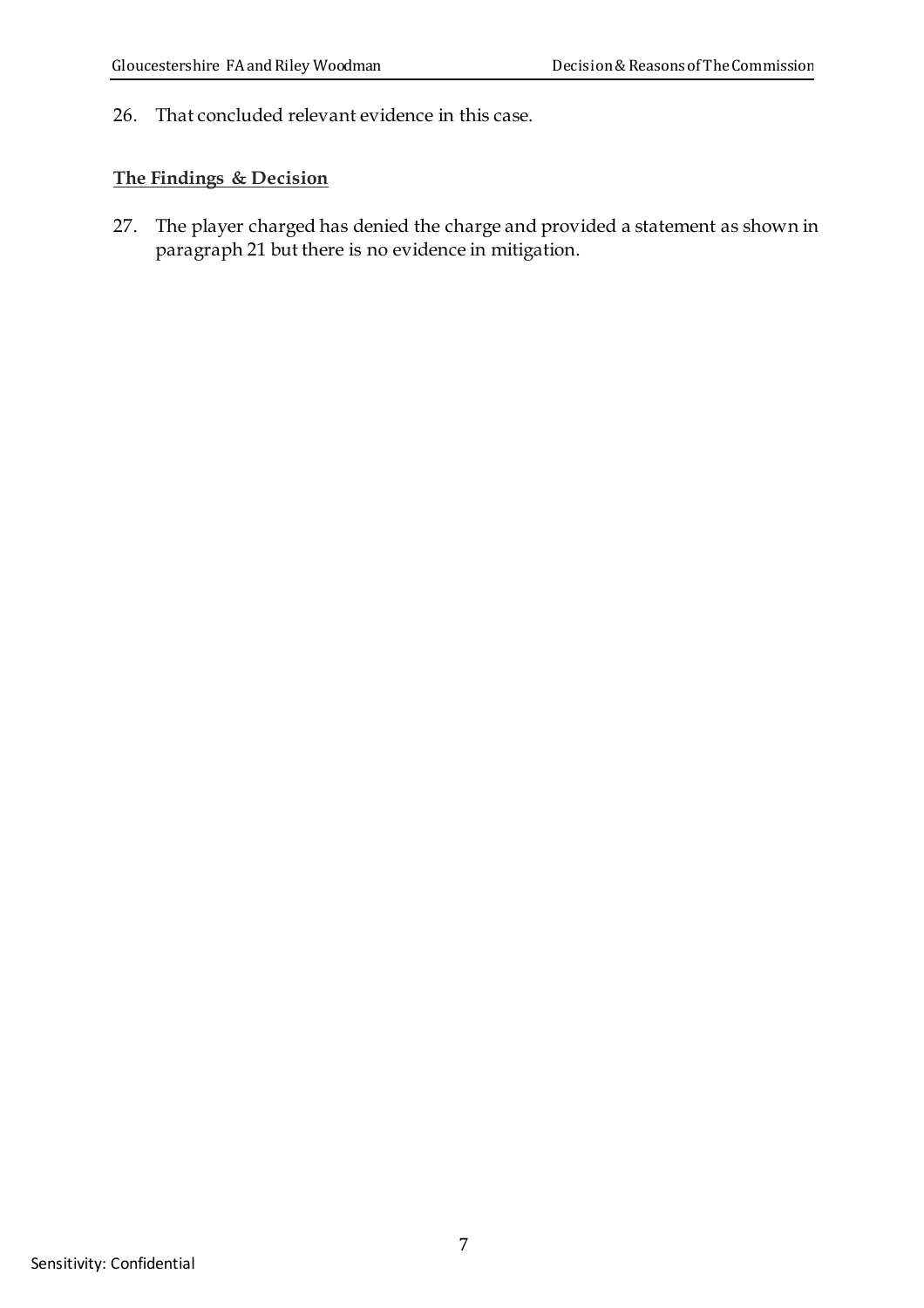#### **Previous Disciplinary Record**

28. The charge has been denied. Prior to setting sanctions, I sought the player's offence history. The player has nine(9) cautions in the previous five seasons.

#### **Mitigation**

29. There was no mitigation presented by Riley Woodman . I did not find anything in the case bundle that could be considered as mitigation either.

#### **The Sanction**

- 30. With Mr Riley's case being a denial of charge, which was subsequently found proven, the "*Credit for Guilty Plea*" was not available to be afforded in this case.
- 31. For the Assault charge, the relevant FA Disciplinary Regulations (page 194) on sanction states <sup>33</sup>: "*Assault or attempted assault:*
	- *101.7.1 immediate suspension from all football activity for a period of between 5 years and 10 years, subject to the following:*
	- *101.7.2 where the Participant is aged 14 or under, the standard minimum suspension shall be 2 years; and*
	- *101.7.3 where any assault causes serious injury to the Match Official, the standard minimum suspension shall be 10 years.*
	- *101.8 an order that the Participant completes an education programme before the time-based suspension is served."*

32. For the alternative E3 offence of physical conduct the sanction is:

*-suspension fromall football activities for a period of between 112 days and 2 years. The recommended entry point, prior to considering any mitigating or aggravating factors is 182 days.*

*- a fine of up to £150, with a mandatory minimum fine of £75.*

*- an order that the Participant completes an education programme before the time-based suspension is served or within 28 days of the Disciplinary Commission's decision, whichever is the later.*

33. In coming to a conclusion, I have had to decide between the two potential